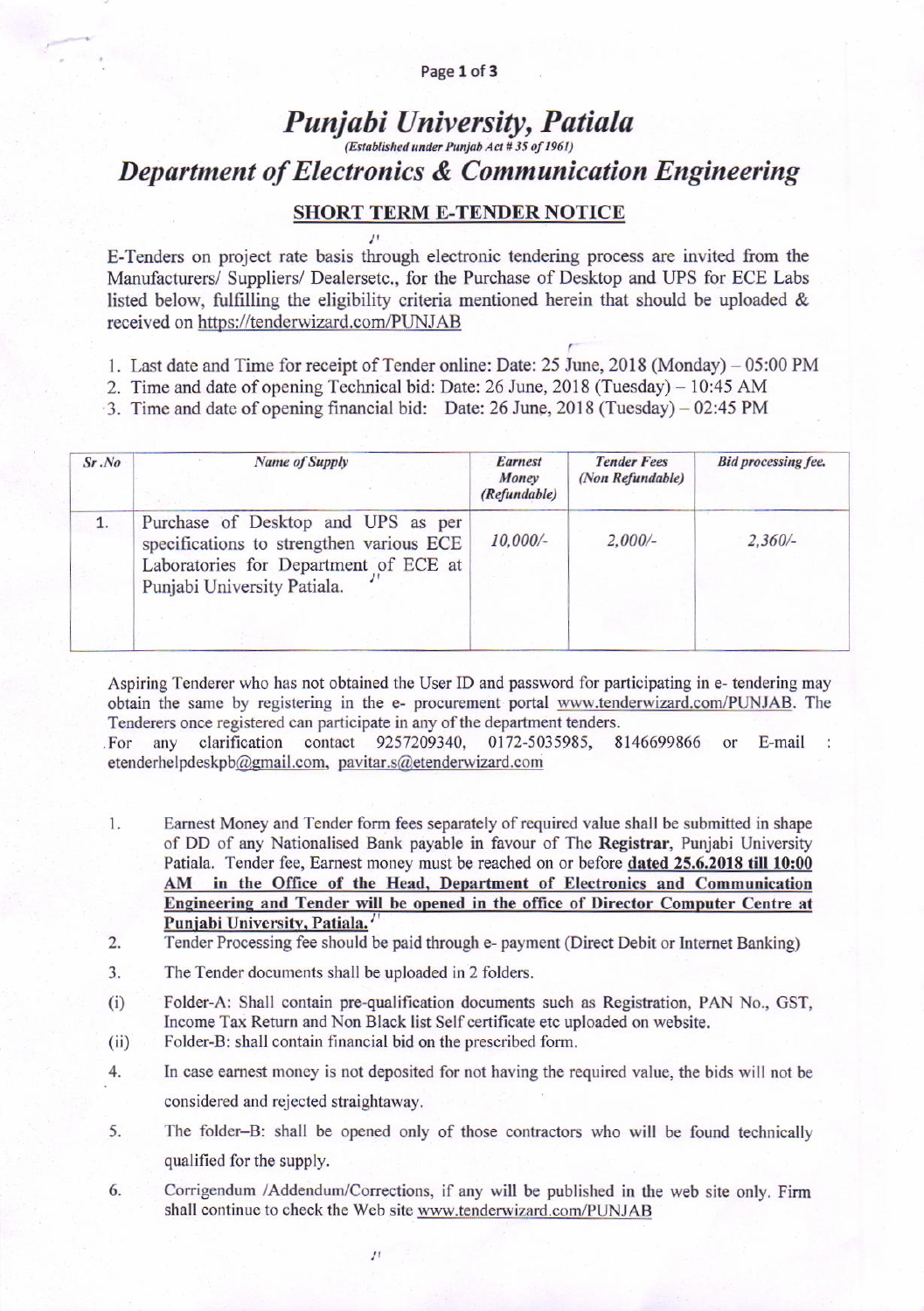## PRE-QUALIFICATION REQUIREMENTS: -

- Manufacturers/Suppliers/ Authorized Dealers for Supply of Equipment categorized in 1. the Project A and Project B can only participate.
- $2.$ The Supplier/Firm shall submit a copy of PAN No., GST No. etc.

 $\overline{J}$ 

 $3.$ The Supplier/firms shall submit copies of income tax return for the last 2 years.

 $4.$ The Supplier/firms shall also submit Self certification that they have not been debarred/ blacklisted by any Govt./ Semi Govt. Organization or any Corporation at any stage.

# **Purchase of Desktop PC** [Department of Electronics & Communication Engineering]

| <b>Description</b>                                                                                   |
|------------------------------------------------------------------------------------------------------|
| <b>HP/LENOVO/DELL</b>                                                                                |
| 16                                                                                                   |
| Intel 7th Gen core i3 Processor                                                                      |
| 4GB RAM (2 DIMM DDR4 2400 Mhz RAM Expandable up to 32 GB)                                            |
| Tower $(15L)$                                                                                        |
| Intel B250                                                                                           |
| 1TB HDD 7200 RPM SATA                                                                                |
| 4 front USB 3.0 ports and HDMI/VGA/ DP (3 Display Ports); RJ 45, 1<br><b>Serial Port</b>             |
| 180 W POWER SUPPLY autosensing, 85% PSU                                                              |
| 2 PICe Slots $(1*PCIe \times 16; 1*PCIex1)$                                                          |
| 19.5" Monitor IPS Panel                                                                              |
| ENERGY STAR 6.1; EPEAT Gold rating (North America); ErP Lot 3;<br><b>GREENGUARD</b> ; RoHS-compliant |
| One Gigabit Ethernet port, Realtek RTL8111GN, Wake on LAN                                            |
| MS WIN-10 SL 64 Bit                                                                                  |
| <b>USB</b>                                                                                           |
| Firmware TPM 2.0                                                                                     |
| Intel HD 630                                                                                         |
| 5 Years Onsite Warranty                                                                              |
|                                                                                                      |

Rate must be quoted with DOS operating System and Windows 10 Professional separately.

| Item       | <b>Brand</b> | Specifications | Quantity |
|------------|--------------|----------------|----------|
| <b>UPS</b> | APC/NUMERIC  | UPS 0.6 KVA    |          |
|            |              |                |          |
|            |              |                |          |
|            |              |                |          |